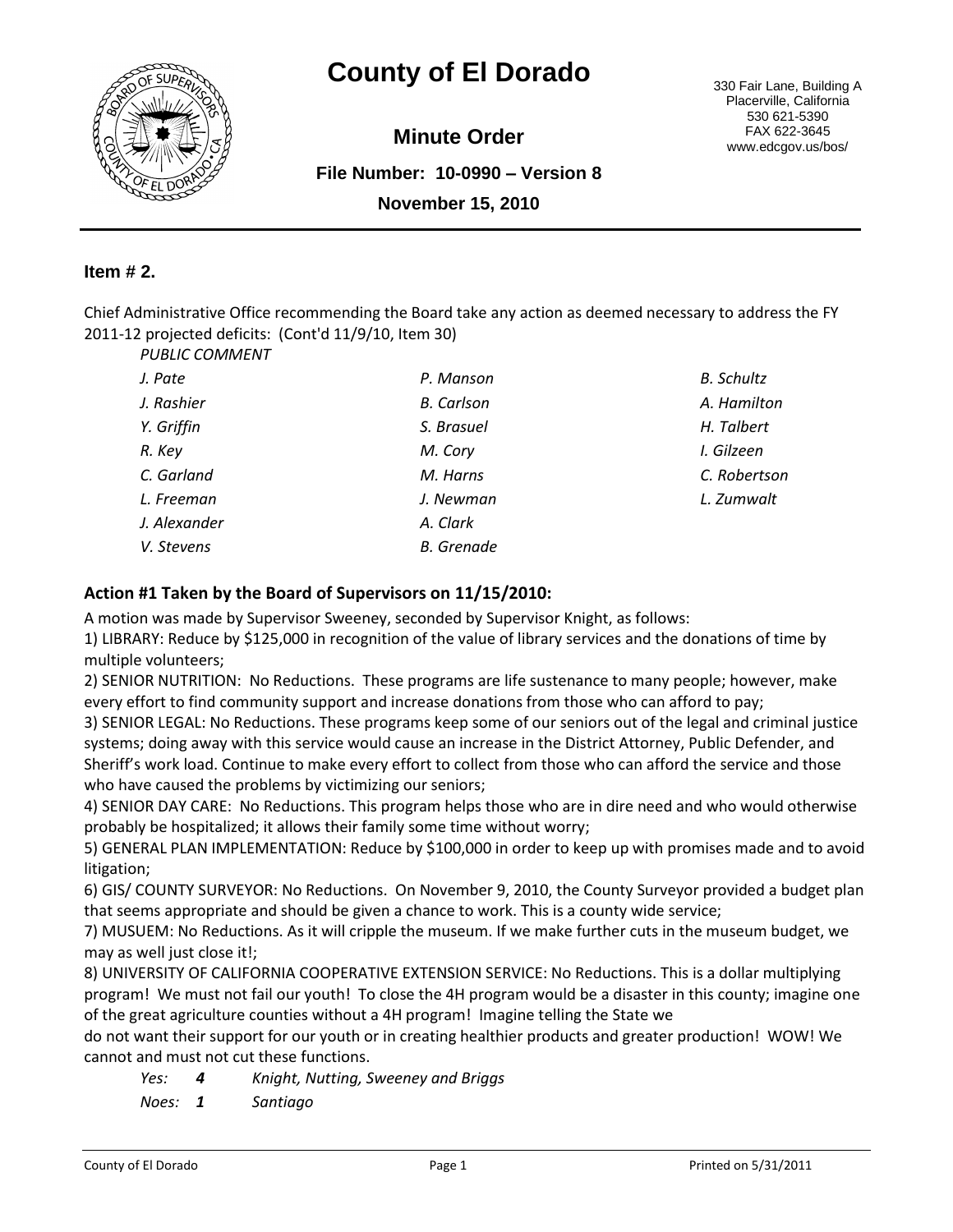### **Action #2 Taken by the Board of Supervisors on 11/15/2010:**

A motion was made by Supervisor Nutting, seconded by Supervisor Knight, to approve CAO's recommended reductions for General Government for a total of \$757,342.

*Yes: 5 Knight, Nutting, Sweeney, Briggs and Santiago*

## **Action #3 Taken by the Board of Supervisors on 11/15/2010:**

A motion was made by Supervisor Nutting to approve the recommendations for reduction in Economic Development for a total of \$130,000. The motion died for the lack of a second.

A motion was made by Supervisor Knight, seconded by Supervisor Santiago, as follows:

1) Reject the proposal by the Chief Administrative Officer; and

2) Form the Economic Development task force of Supervisor Santiago and Supervisor Knight to return with a definition of program, job description and implementation plan of Economic Development.

*The motion FAILED*

*Yes: 2 Knight and Santiago Noes: 3 Nutting, Sweeney and Briggs*

### **Action #4 Taken by the Board of Supervisors on 11/15/2010:**

A motion was made by Supervisor Sweeney, seconded by Supervisor Briggs, as follows:

1) Approve the recommendations for the reduction in Economic Development for a total of \$130,000 for Fiscal Year 2011/2012;

2) Return the \$130,000 to fund Economic Development in the FY 2012/2013 budget;

3) Direct the Economic Development committee, Supervisor Santiago and Supervisor Knight, to return with a definition of program, job description and implementation plan for future economic development.

*Yes: 3 Nutting, Sweeney and Briggs*

*Noes: 2 Knight and Santiago*

### **Action #5 Taken by the Board of Supervisors on 11/15/2010:**

A motion was made by Supervisor Nutting, seconded by Supervisor Knight, to reduce the Grand Jury appropriations by \$44,000.

*Yes: 4 Knight, Nutting, Sweeney and Santiago Noes: 1 Briggs*

### **Action #6 Taken by the Board of Supervisors on 11/15/2010:**

A motion was made by Supervisor Knight, seconded by Supervisor Briggs, to approve the recommendations for reduction in the General Fund contribution to roads in the amount of \$1,000,000.

*Yes: 4 Knight, Sweeney, Briggs and Santiago*

*Noes: 1 Nutting*

### **Action #7 Taken by the Board of Supervisors on 11/15/2010:**

A motion was made by Supervisor Knight, seconded by Supervisor Sweeney, to approve the recommendations for reduction in Parks/Grounds/Trails/Cemeteries for a total of \$100,000.

*Yes: 5 Knight, Nutting, Sweeney, Briggs and Santiago*